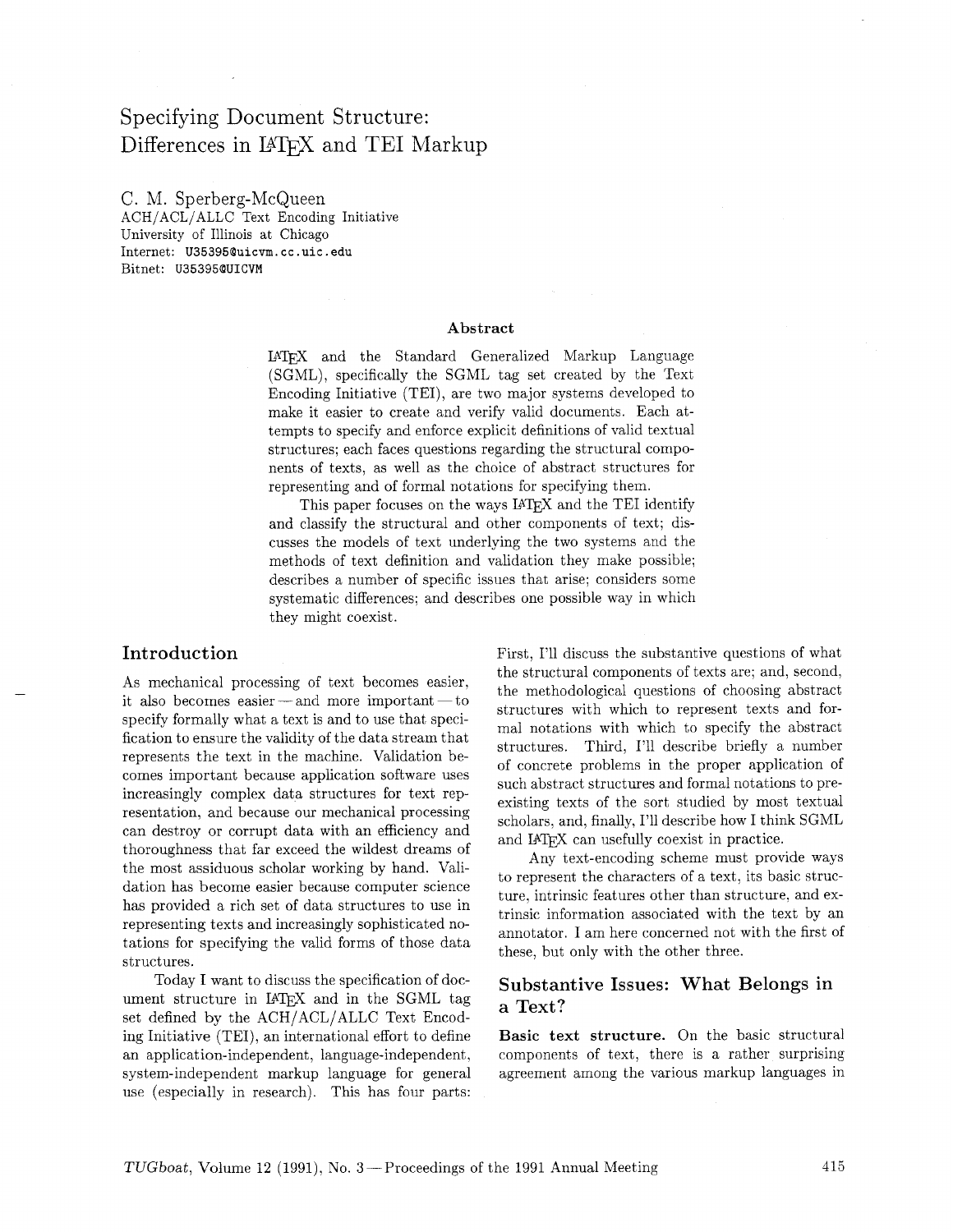C. M. Sperberg-McQueen<br>current use — at least among those which attempt to assign structure to texts.

IAT<sub>F</sub>X implicitly divides a text into a title page (created by the \maketitle command, which must be preceded by author, document title, and similar information), followed by the text body and, optionally, by back matter (marked with the \appendix command). The body and back matter comprise either undivided text or a series of \parts or \chapters. Within parts, there is a straightforward hierarchy of chapter, section, subsection, subsubsection, paragraph, and subparagraph. in which the hierarchical relationships are enforced automatically.

The TEI tag set similarly divides documents into front matter (which can contain more than the title page), body, and back matter, with body and the parts of the front and back matter all divided into hierarchically nested blocks of text. Since existing (historical) texts may use structural units with names other than chapter, etc., TEI uses the generic term div for these blocks of text: The text body is a series of <divO>s, divided into <divl>s, divided into <div2>s, etc. The user can specify what name should be associated with a given level by giving the name as the value of an SGML attribute on the tag; for example, <divl name= ' Chapter' >. The current draft stops at <div5>, but this is a purely arbitrary decision and can be changed.

An alternative proposal (used in some existing SGML tag sets) is to eliminate the redundant nesting-level numbers and replace <divO> through <divN> by the single tag <div> or <block>. Since the nesting level can be readily calculated at processing time, blocks at different levels can be processed differently. This is elegant but complicates life for whoever is specifying the processing.

Lower-level floating structures. Within the main structural divisions of the document, text is divided into paragraphs, and these have no visible internal formal structure. There are some chunks of text, however, that do have visible internal structure; these I call *crystals*, borrowing a term from Steven J. DeRose (in a TEI working paper). Crystals are internally structured free-floating units of text, such as figures, tables, or bibliographic citations. Leslie Lamport calls (some of) them floating bodies.

IATEX and the TEI recognize roughly the same set of large-scale crystals: lists, verbatim examples, displayed equations, figures, tables, and bibliographic references. The TEI further expects to provide tags for marking much smaller crystal structures like dates, addresses. personal and corporate names, and so on. This reflects a major difference between IATFX and the TEI: IATFX does not need special markup for addresses or personal names, because these do not typically require special treatment in document layout. The closest IATEX gets are with the conventions used by BIBTFX to distinguish first names from last names based on where one puts the comma. The TEI is not exclusively or primarily concerned with producing hard copy from documents, but with making it possible to mark the documents' logical structure in support of whatever kind of processing the user might want to do. Historians. librarians, office-automation people, and others may all want special processing based on the internal structure of names and dates-not for printing, perhaps. but for indexing or other reasons.

For the converse reason, the TEI has not yet made any concerted attempt to provide yet another language for the description of mathematical equations, figures, graphics, or tables. LAT<sub>F</sub>X, being concerned with processing for output (as well as with the logical structure of the text), can hardly get by without providing markup for such crystals. The TEI has thus far exploited a feature of SGML that allows sections of the text to be marked up in non-SGML notations so they can be processed by some appropriate processor. This keeps SGML out of the graphics-standards wars and allows designers of SGML tag sets to stay out, too. Although tables often have a clear logical structure, and it would make sense to attempt to capture this in descriptive markup, the TEI has yet to make any concrete recommendations in this area; this is an area of ongoing work.

For bibliographic citations, the TEI provides a structured form patterned on the standard forms for bibliographic references developed by librarians, as well as a much less tightly structured form for those with less concern about database usage of their citations. The structured form provides more structure than appears to be available in the prose segments of IAT<sub>R</sub>X documents, but is less rich than the corresponding BIBTEX structure. This is an area in which the TEI tags must definitely be extended to at least the level of detail offered by BIBTEX.

Phrase-level attributes. Within the paragraph, the rigid hierarchical text structure of chapter, section, subsection, etc., suddenly breaks down, and we are confronted with a non-rigid mess with the consistency of soup. Within this soup, some larger chunks (crystals, like figures and tables) may be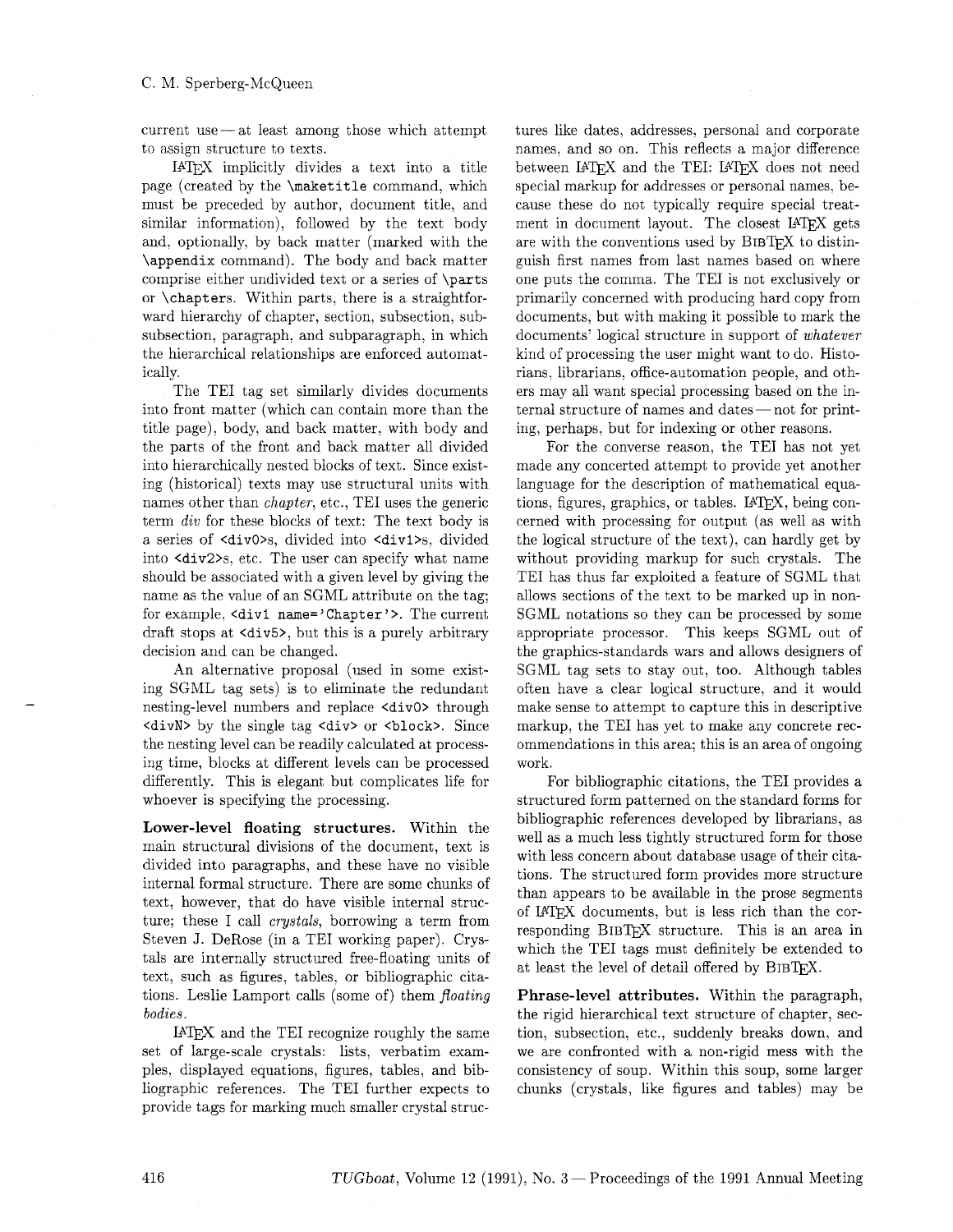floating that we've already discussed. Some nonstructured bits may be floating there as well: emphasized phrases, quotations, and the like. Here, IATEX and the TEI take a very similar approach. Instead of describing the visual presentation of the text in a particular output medium, both encourage the user to describe its logical characteristics. Thus, IATFX provides an \em command for emphasized text and suggests that the **\bf, \sc.** and similar commands "should appear not in the text but in the definitions of the commands that describe the logical structure." Similarly, the TEI provides several tags for marking words, phrases, or passages that are specially marked in some way:

- **<sup>0</sup>**emph
- **<sup>0</sup>**foreign
- cited word
- **<sup>0</sup>**term
- book or journal title
- $\bullet$  quotation
- 'scare quotes'
- article or poem title

In addition, since for historical texts one doesn't always know why something is presented in a different font, one can also mark such material simply as <highlighted> without any attempt to explain why. This is a necessary compromise between the advantages of logical or descriptive markup and the requirements of scholarly integrity.

**Typographic details, layout, processing.**  Treatment of typographic details, layout, and similar matters is predictably far more elaborate in IATEX than in the TEI tag set. IATEX, even with its explicit preference for *logical* document design over visual design, does after all have the function of providing good typeset output; since good typesetting is not wholly algorithmic,  $TFX$  and  $IATFX$ provide plenty of opportunities for the user to give them hints on what the output should look like.

The TEI tag set is far poorer in this respect, for two reasons: First, we are attempting to create an application-independent markup scheme, suitable for many different types of processing. It seems more important just now to stress the possibilities for processing other than printing, because these are so often overlooked. Trying to provide a rich set of layout tags in the first draft would invite serious misunderstandings and suggest that the TEI was trying to compete with  $T_{F}X$  and other typesetting systems. The second reason is that SGML is designed as a declarative, not a procedural language  $-$  precisely to ensure the application independence it is

designed to achieve. It is possible to specify presentation declaratively rather than procedurally, as we do already with the <highlighted> tag described above. But a full declarative description of page layout is a large, challenging assignment, one that requires a lot of further work. It is also a task that the International Organization for Standardization (ISO) is already addressing with its Document Style and Semantics Specification Language (DSSSL); if the DSSSL project is successful, the TEI can piggyback on their success by basing its further work on layout problems on DSSSL.

**Annotation.** IATFX provides useful tools for annotation: footnotes, marginal notes, and  $(in SLITFX)$ inline display notes. These correspond directly to a single TEI tag, <note>, that uses an attribute value to specify its location or type. But the TEI provides a large number of other tags for annotation of various kinds that do not appear in IATFX:

- **e** an extensive document header that documents the electronic text: its date and place of origin, names of those responsible, copy text used, and specifics of the encoding used;
- tags for special items, like dates and numbers, that allow their values to be given in a standard format (so that a note containing the sentence, "Let's have lunch next Thursday," might tag "next Thursday" as a date with the standard value 18 July 1991 or, in IS0 format, 1990-07- 18);
- tags for recording editorial interventions, such as corrections in the text, normalized spelling, additions, deletions;
- page and line references to canonical editions;
- text-critical apparatus; and
- most notably, a set of tags for the specification  $\bullet$ of linguistic analysis or other interpretive material relating to a text, which can be used (for example) to specify part of speech information or syntactic structure for every word or sentence of a corpus.

This wealth of annotation markup reflects, of course, the particular interest in analysis and interpretation of existing texts found in the research community, the need for which led to the creation of the TEI as a project.

In all,  $\text{LATEX}$  and the TEI tag set present a fundamentally similar view of the major components of text; they have much the same view of basic text structure and provide similar facilities for handling most of the phrase-level markup needed for prose. They differ in the amount of attention paid to figures, tables, and similar matter; in the amount of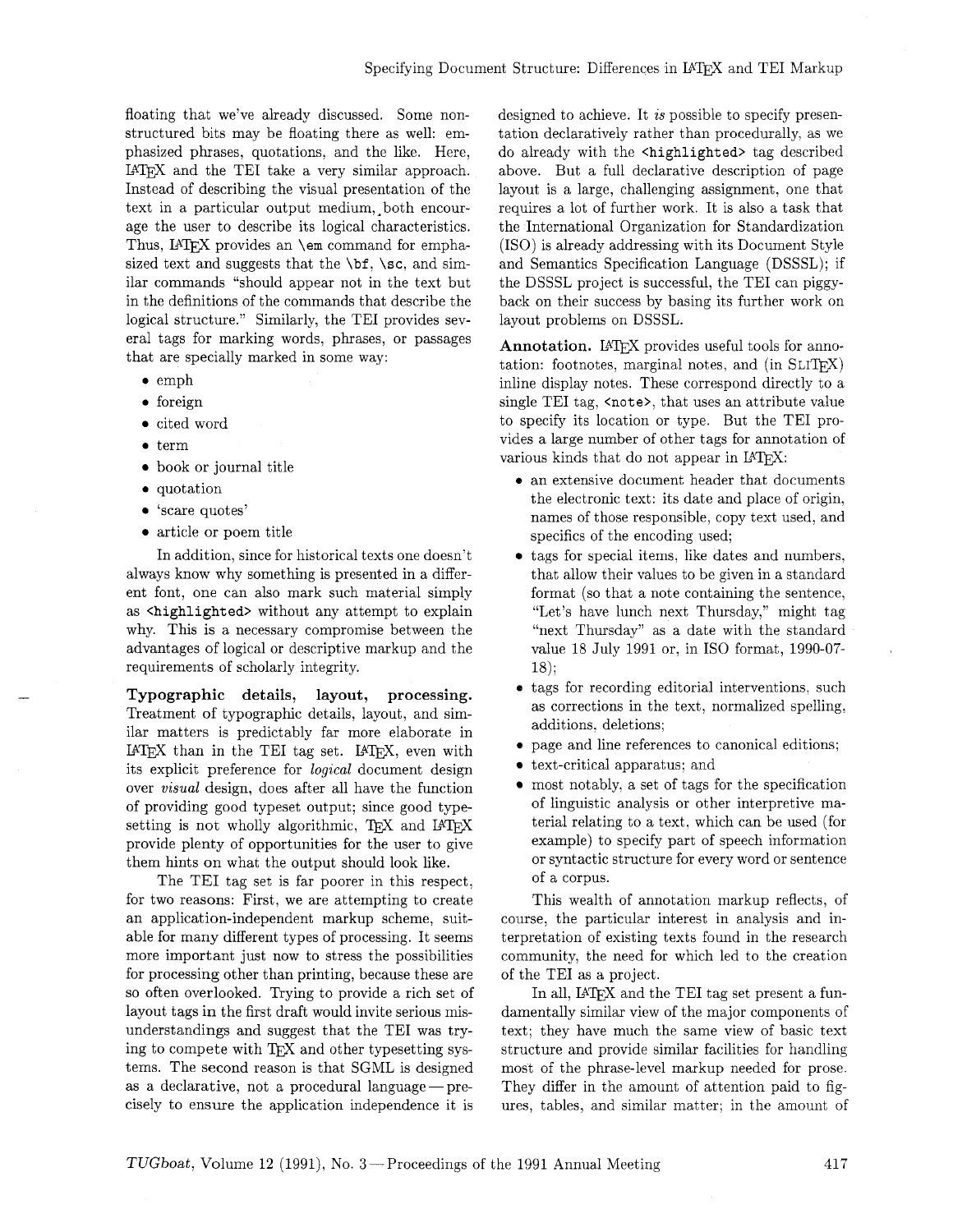detail possible for the typographic description of the text; and in the richness of their facilities for annotation. These differences reflect in part the difference between those interested in technical documentation on the one hand (which I take to be the original audience of IAT<sub>F</sub>X) and those interested in the study and analysis of existing texts, which is the constituency of the TEI. In part, they reflect the difference between a mature piece of software aimed at a particular kind of processing, and a markup scheme still in progress designed to be independent of any particular application and any particular piece of software; and in part, these differences reflect a slightly different model of what text is. It is to this difference that I now turn.

#### Models of Text and Text Grammars

Any markup language must embody some idea of what text is, formally. How complex and how suitable that idea is for formal processing vary, of course.

Some languages (especially early ones) equate text with internally unstructured strings of characters; often this unstructured character string is punctuated by occasional processing instructions that themselves are constrained only by specific implementation details. When no processing instructions are allowed, you have ASCII-only text, in which markup is limited to the command repertoire of a 1956 Teletype machine (carriage return, vertical and horizontal tab, backspace, and bell).

For serious processing, extensive command sets have been developed, mostly oriented to the task of getting ink on paper in the right places. Commonly known schemes of this type include Waterloo and IBM Script, troff, most word processors, and, of course, TFX. Processors built on this model are flexible and very easy to understand, but very difficult to prove correct. The number of states in which such a processor can be explodes with the number of commands, and there can be very tricky interactions among various states. Since the state of the system at any point is a function of the entire document up to that point, it is hard to process documents in languages like this except by left-to-right scanning. And since almost any string of characters and commands is legal. these languages offer no real help in verifying the structural validity of machine-readable documents.

**A** dramatic reduction in the combinatorial explosion of possible states comes with systems that view text as a block-structured hierarchy. The hierarchy is typically a relatively simple one of two or three levels. below which one is back in a sort

of primordial prose soup without visible structure. Well-known markup languages in this class include IBM and Waterloo GML, various macro languages for Script and troff, some style packages for microcomputer word processors, and, of course, IATFX.

These languages introduce a new (hierarchical) model of text, and can thus avoid some interactions among states by simply declaring them illegal. Thus, in  $IATFX$ , it is not legal to have a document body without an enclosing document environment, and, in Waterloo GML, the software checks to ensure that the front matter does not follow the back matter. But no formalisms are introduced to make the document hierarchy fully explicit; there is no explicit document grammar. It is naturally impossible then to enforce document validity fully or automatically. Waterloo GML does not check to see that the back matter does not precede the body of the document. Since the more rigid notion of valid document structures is not consistently enforced, these document languages are a bit like programming languages with weak type systems and automatic type coercion and control structures built around the *GOTO,* by relying on the user to follow good practice rather than by verifying that good practice formally and mechanically. The constraints which are enforced are hard-coded into the processing code and can thus be hard to change.

The next distinct model of text visible in text processing uses fully explicit, well-defined hierarchies of text elements to define legal text structures. In some cases, like Word Cruncher markup, the hierarchy is so simple that there may still be no explicit specification of the underlying document grammar; in others, the legal structures of documents are specified explicitly and can thus be enforced formally. The best-known markup scheme in this class is the Standard Generalized Markup Language (SGML), which differs from its prototype (IBM GML) precisely in the addition of explicit document grammars with context-free power. (Strictly speaking, of course, SGML is not a markup language but a meta-language that allows the definition of markup languages, precisely because it provides an explicit language for the expression of document grammars.)

SGML markup is of two types: Structural units of the text or specific points in the text (elements in SGML parlance) are indicated with SGML tags, delimited conventionally by angle brackets or by leftangle-bracket-plus-slash and right-angle bracket. Segments of the text are delimited by a start-tag and an end-tag, much the same way structural units in IATEX are delimited by **\begin{environment}** and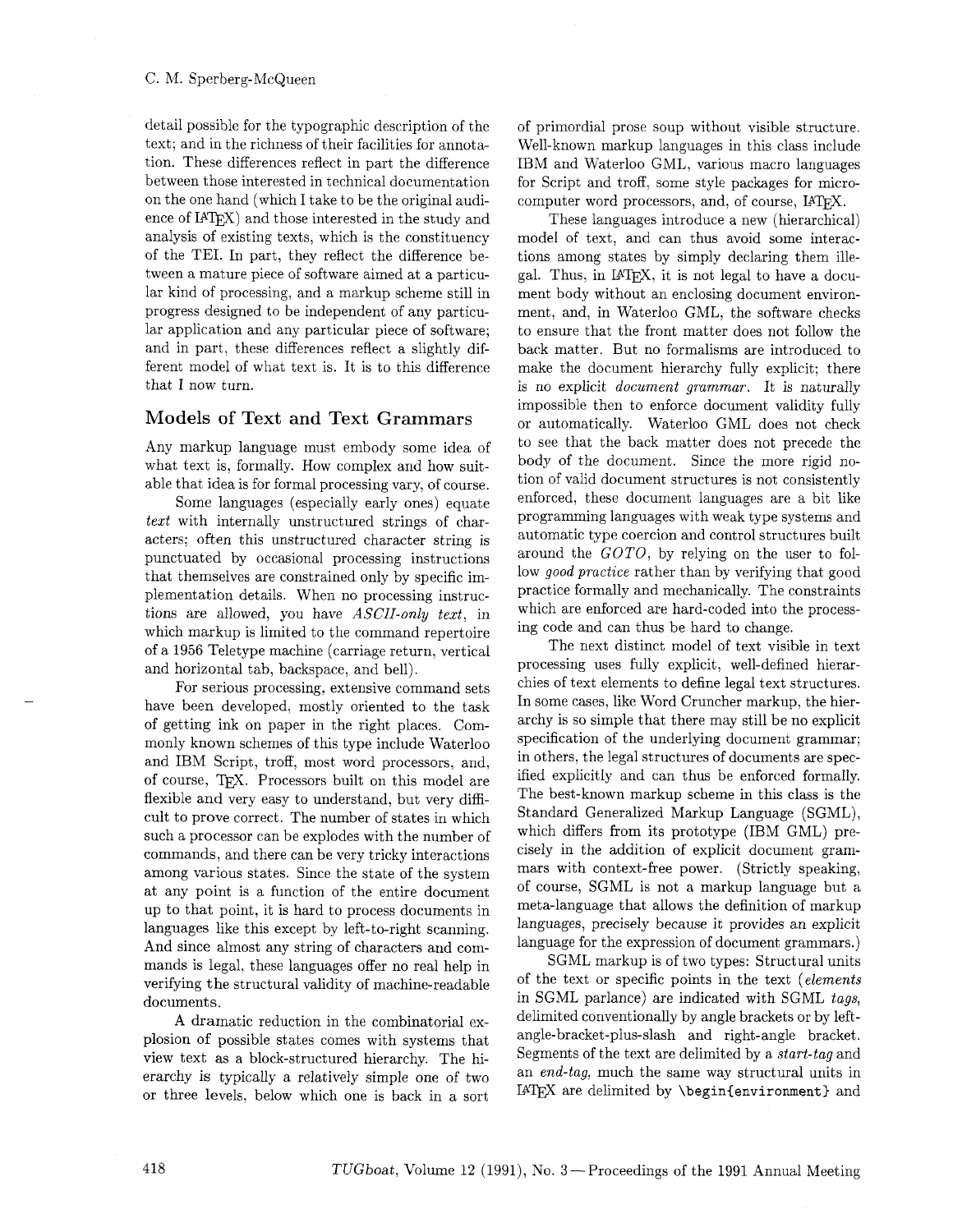**\end(environment)** commands or by left and right braces.

The second type of SGML markup, entity references, allows one to insert characters in a document by referring to an *entity* that contains those characters. Entity references can thus be used for special characters not on one's keyboard (analogous to  $IATFX$ 's commands for accented letters, etc.), for include boilerplate language (analogous to userdefined macros in TFX that insert formulaic language into a document), and to include external files (analogous to IATEX's **\input** and **\include** commands).

Any markup used in an SGML document must be explicitly declared in a document type declaration. Entities are declared by specifying their name and the replacement value (which can be the name of a system file or a string of characters). Elements are declared by specifying their name and their allowable content; the declaration for element X specifies what can occur within an X (or within the scope of an X tag), such as character data, other tags, etc. The document type declaration is thus similar to a grammar that specifies the legal forms of a document of a given type; the individual declarations correspond to the production rules of a grammar in Backus-Naur Form (BNF) .

The SGML element declaration, however, uses a slightly richer notation than BNF. The content model of an element is (more or less) a regular expression composed of the names of SGML elements and the keyword *#PCDATA* (parsed character data). SGML thus resembles a regular rightpart grammar more than BNF does, but there are further wrinkles we need not go into here that can make SGML content models slightly more compact than regular right-part grammars.

The use of an explicit grammar, together with the explicit delimiters for enclosing each SGML element, leads to a natural view of an SGML document as a tree rather than as a simple unstructured string. The complexity of the processing is contained, since the grammar is basically context-free, and the state of the system at any point in the text can be read by traversing the tree from the root node. IATFX documents (like any documents with a block-structured model of text) can be treated this way, but the absence of any explicit grammar tends to make such treatment a purely academic exercise.

## **Specific** Design Issues

Some design issues arise in any attempt to specify a document structure that is at once rich and flexible enough to be usable in practice and rigid and precise enough to be formally verifiable.

Prescription and description. First of all, one encounters a fundamental tension between prescriptive and descriptive specifications of document structure. If one is purely prescriptive, one can ensure that the documents one processes will all have very similar structures. Software can make good use of this consistency. However, when one is encoding an already existing text written by someone elseposssibly long  $dead$ —it is fruitless to expect it to match a specific prescriptive document style, and historically misleading to try. Rigid formal document specifications may fail to match the chaotic reality of historical documents; unless we are willing to violate the historical integrity of the texts we are studying, we have to provide a more flexible formal structure within which we can find a representation even for unconventionally structured texts.

Excessive flexibility means, of course. that the document grammar may allow spurious document structures that never would occur in practice. Given the choice between excessive rigidity, which makes some documents unrepresentable unless the grammar is loosened, and excessive flexibility. which makes some errors undetectable unless the grammar is tightened, the TEI has consistently chosen excessive flexibility. The issue does not arise in this form for IAT<sub>F</sub>X, because it does not claim to provide a markup language for arbitrary existing texts; it is comfortable, therefore, with its current degree of prescriptiveness.

Controlling complexity through modularity. Whenever a document grammar is rich enough to handle real texts with serious markup problems, it has enough markup primitives to begin confusing users and developers. It is useful, in this case, to group tags into tag subsets that can be defined and understood independently of each other; this helps control the overall complexity of the markup scheme. Of course, it helps a lot if the software can guarantee that tags in different subsets don't have long-distance interactions. We can see such modularity in  $IATFX$  in the separation of the specialized tags needed for slides and bibliographies into the semi-detached units of SLITFX and BIBTFX. In the TEI, similarly, the tags for specialized uses are entirely separate and have no interaction with the core tags for phrases and the like. Linguistic analysis, text criticism, editorial intervention, etc., can all be turned on or off by the user. The current direction of development will lead to more such encapsulations in the next version of the TEI DTDs.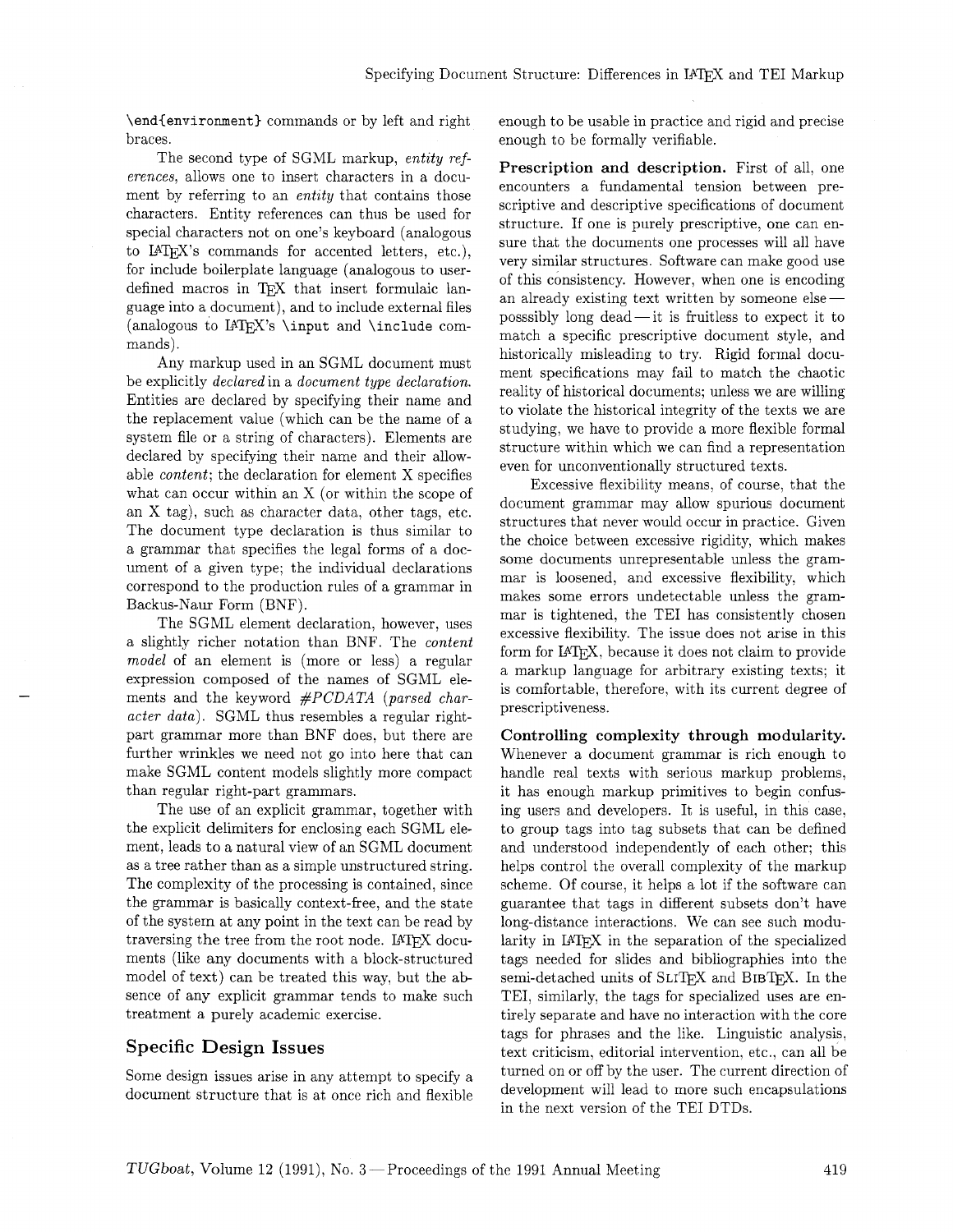#### C. M. Sperberg-McQueen

The user, of course, may need to use arbitrary combinations of these specialized tag subsets together; this requires a careful specification of their semantics to avoid side effects.

**Multiple hierarchies.** Although most texts fall comfortably into a hierarchical analysis of their parts, the use of cleanly hierarchical, blockstructured markup does lead to problems whenever the text falls comfortably into more than one such hierarchical structure. The volume, page, column, and typographic line numbers of a standard edition form a simple, clean hierarchy, but one which probably does not nest well with the logical hierarchy of part, chapter, section, paragraph, sentence, and word. If there are several standard editions whose page references should be noted, we have one hierarchy for each edition. When the text is in verse, we can add the metrical hierarchy of canto, stanza, line, and foot. And, of course, the labors of scholars may assign rhetorical, thematic, narrative, and other structures to the text.

The TEI scheme uses the SGML feature of *concurrent markup* to allow the user to maintain several hierarchies in the same document. Bound by the strict block structuring of TEX, it is hard to see any solution to this problem for users of IATFX except to choose one hierarchy as the main one, and to reduce the other hierarchies to simple scope-less declarations in the text.

Systemic comparison of SGML and I<sup>AT</sup>FX. IATFX and SGML resemble each other strongly in their common goals of providing system- and deviceindependent markup and processing for texts, and in their basically similar hierarchical models of text. SGML pushes the hierarchical model and the notion of formally specified, verifiable document structure farther than does IATFX. It provides a mechanism for formal specification of a document grammar, and validates the document automatically against that grammar.

SGML attempts to provide a notation that is not only system- and device-independent but also software- and application-independent. The origins of SGML are in attempts to ensure the reusability of machine-readable texts by divorcing markup from processing, and stressing descriptive or logical markup rather than procedural markup. IATFX stresses the utility of logical markup to ensure the structural soundness of a document and to make it easy to lay it out in different styles. SGML and the TEI push that concept farther and stress the importance of logical markup in ensuring that a document can be processed without change for entirely different applications, including applications that have nothing to do with text layout or typesetting.

This insistence on application-independence leads SGML into what is its most striking feature as a markup language: its complete lack of semantics. SGML markup languages are entirely declarative, not least because SGML simply provides no formal mechanisms for defining any non-declarative meaning for them. SGML allows you to say that a given stretch of your document is (say) a quotation. It does not require that your say how you want it processed; indeed, it makes it impossible for you to do so in SGML. You specify how an application program should process an SGML document by talking to the application program, not by talking to SGML. The document itself remains a logical object untouched by specific processing instructions. (N.B.: Inserting processing instructions directly into SGML documents is allowed, provided the instructions are explicitly marked as processing instructions so they can be skipped by other software.)

#### **Coexistence**

The TEI is intended to be an applicationindependent markup language for texts of any period, any genre, and any language. Because many of its users will need or want to use already existing software for processing their texts, without modifying that software to read SGML documents, the TEI is intended from the outset to coexist with other software-dependent file formats. The fundamental similarities of goal and the basic harmony of their common emphasis on the logical structure of text combine to make it very simple for the TEI scheme to coexist with IATFX in a single system.

Any file stored locally is stored in some particular file format. This *local storage format* may or may not be identical with the input format of any application program. If only one application is run on it, the file is almost certain to be stored in that application software's input format. A document processed repeatedly with several different packages, however, might have its own format, from which it is translated into the input formats required by the software.

One obvious use for a scheme like the TEI tag set is as a local document storage format. When one wants to make a concordance from a document, one translates it from the TEI format into the form required by the Oxford Concordance Program or some other concordance package: when one wants to make